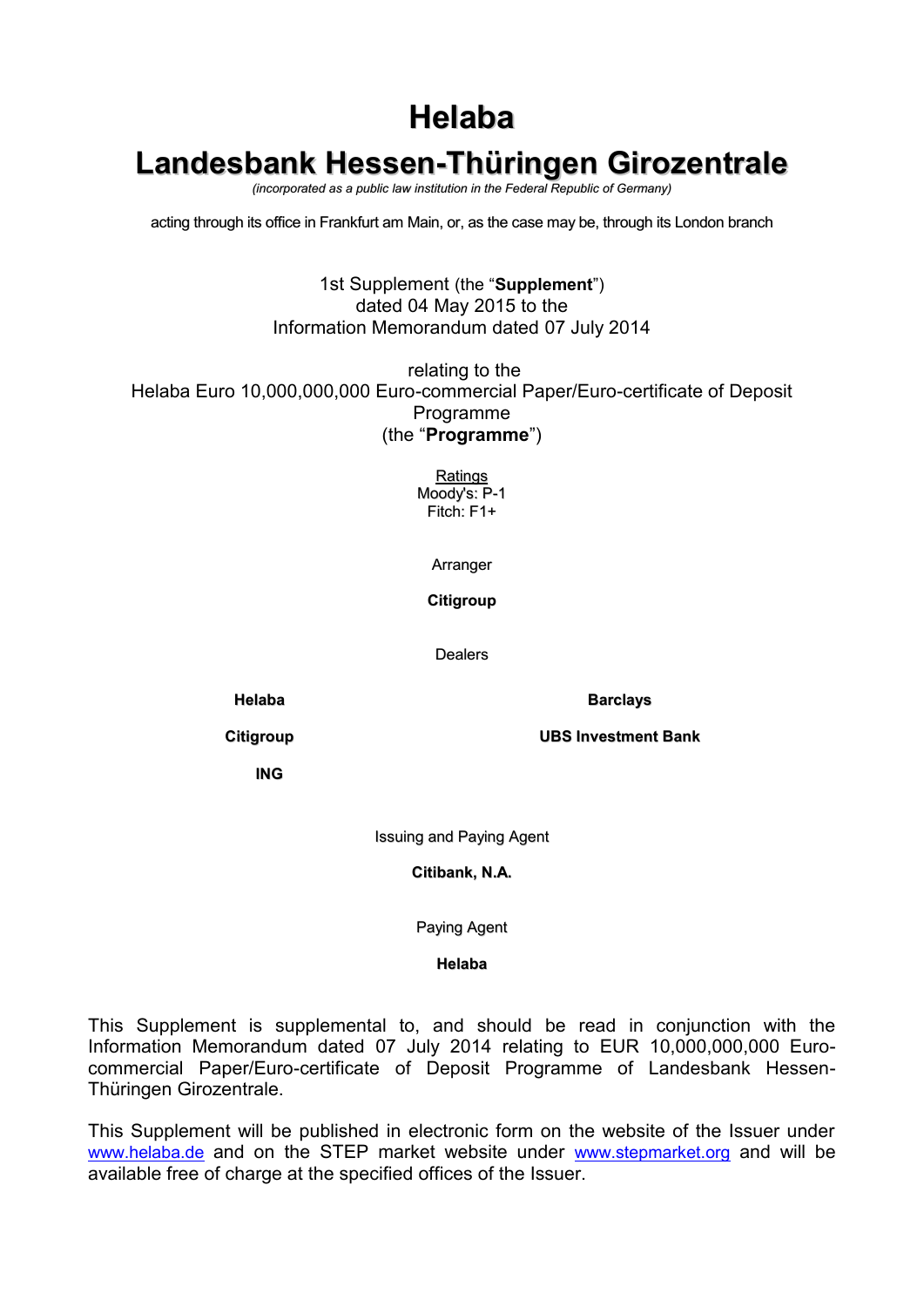#### **General Information**

Landesbank Hessen-Thüringen Girozentrale (the "**Issuer**" or "**Helaba**") is solely responsible for the information given in this Supplement.

The Issuer hereby declares that, having taken all reasonable care to ensure that such is the case, the information contained in this Supplement for which it is responsible, is to the best of its knowledge, in accordance with the facts and contains no omission likely to affect its import.